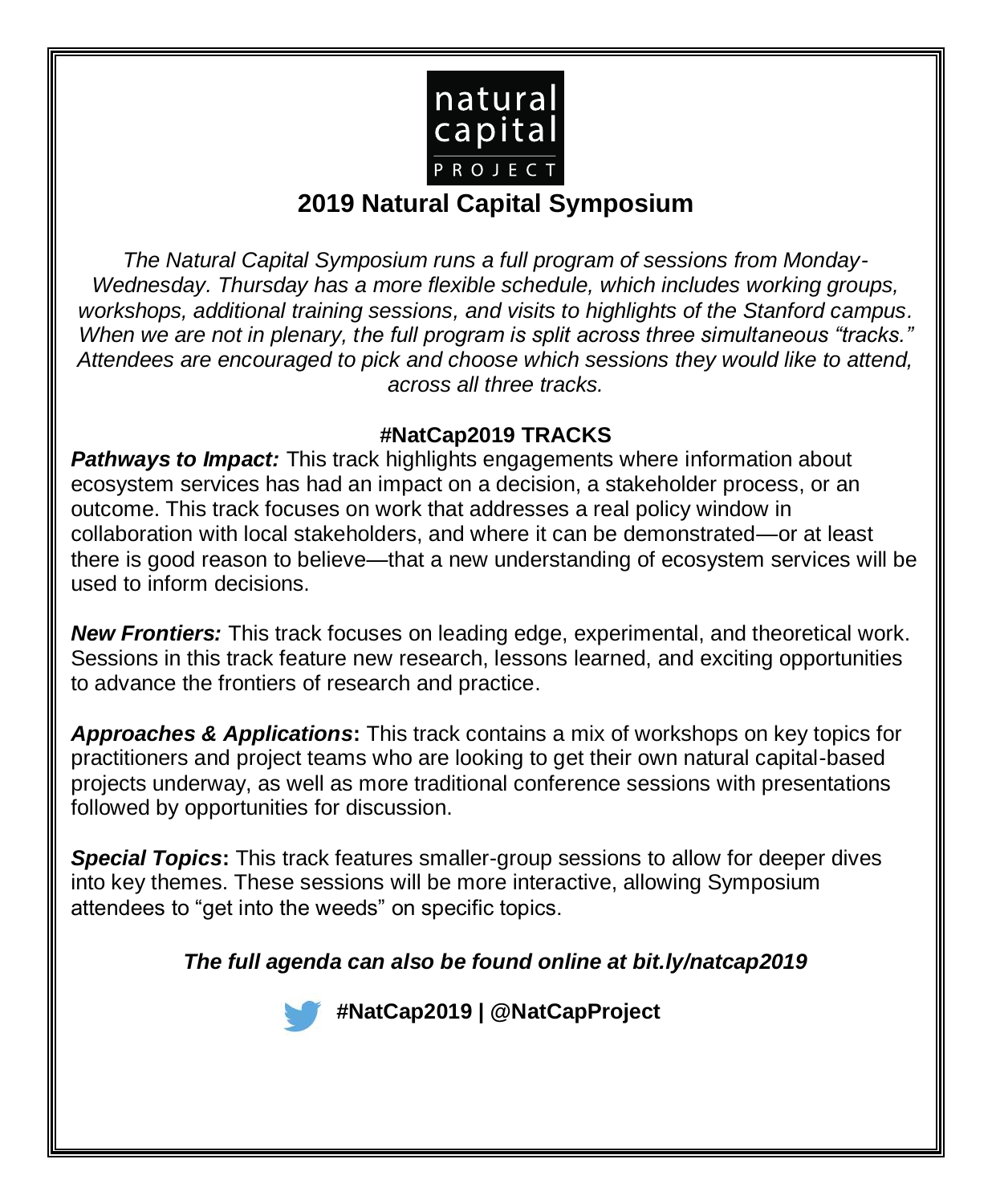# **Monday, March 18**

*8:00 – 8:30 AM* **Registration** *Paul Brest Hall Lobby* 

#### *8:30 – 9:00 AM*

### **Welcome and Overview** *Paul Brest Hall*

A warm welcome to this year's event featuring Gretchen Daily and leaders from across the NatCap partnership.

### *9:00 – 10:30 AM*

#### **Plenary: Natural Capital Approaches in India** *Paul Brest Hall*

As one of the world's fastest growing economies with rich swaths of biodiversity and ecosystems still intact, India represents an exciting, and urgent, opportunity for accelerating uptake of natural capital approaches to link ecosystems and human wellbeing in decisions. Speakers will discuss inspiring science and policy work underway from watersheds to cities, and challenges that must be met in order for India to grow sustainably.

*Moderator:* Rafael Schmitt, Natural Capital Project, Stanford University *Speakers:*

- Bhaskar Vira, Director, University of Cambridge Conservation Research Institute
- Madhu Verma, Professor, Indian Institute of Forest Management
- Harini Nagendra, Professor of Sustainability, Azim Premji University
- Seema Paul, Managing Director, India Program, The Nature Conservancy

#### *11:00 AM – 12:00 PM*

**Plenary: Natural Capital Impact and Technology** *Paul Brest Hall* NatCap is pioneering the science, technology, and partnerships that enable people and nature to thrive. In this session, we will explore how science, technology, and partnerships together can enable understanding of natural capital to fundamentally change decisions. After brief presentations about science and partnerships, the session will feature technology. We will explore the close modern relationship between science, governance, and information technology. The tight coupling of these systems can, and has, caused one to affect the other with sometimes catastrophic results. Indeed, most every human construct has metaphorical pressure points that can be manipulated to affect large change with minimal effort. It is time for us to develop a strategy to understand and use these technological linchpins to affect large-scale positive

*Moderator:* Mary Ruckelshaus, Managing Director, Natural Capital Project, Stanford University *Speakers:* 

- Anne Guerry, Chief Strategy Officer and Lead Scientist, Natural Capital Project, Stanford University
- Mary Ruckelshaus, Managing Director, Natural Capital Project, Stanford University
- Rich Sharp, Software Architect, Natural Capital Project, Stanford University

#### *12:00 -12:30 PM* **Symposium Introductions** *Paul Brest Hall*

change towards environmental sustainability.

*12:30 – 1:00 PM* **Group Photo** *Paul Brest Hall East Patio/Stairs*

*1:00 – 2:00 PM* **LUNCH** *Rehnquist Courtyard*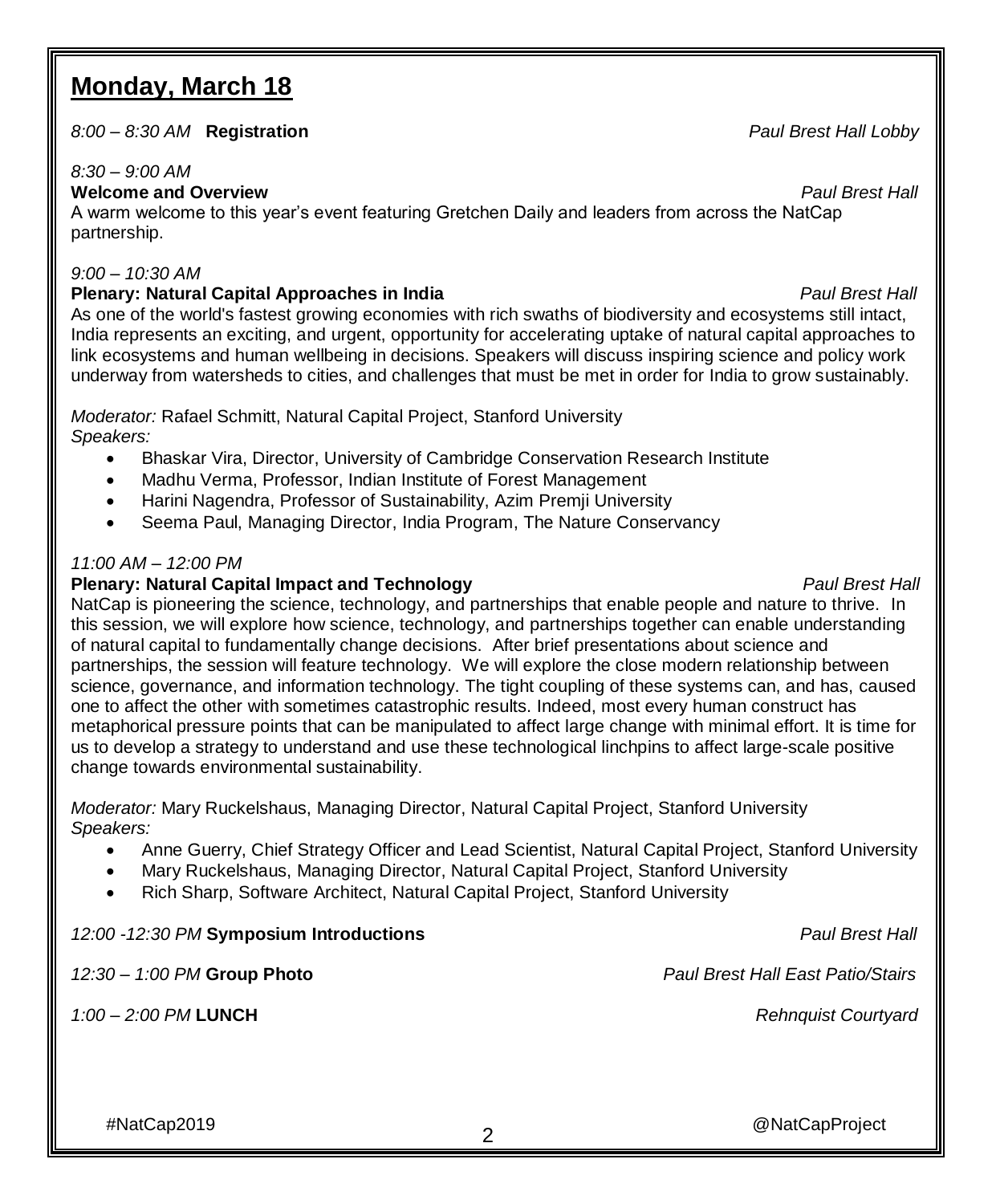#### *2:00 – 3:30 PM Monday Concurrent Sessions*

Pathways to Impact Track: *Paul Brest East*

### **Global Environmental Assessments to Inform Sustainable Development**

Global modeling of natural capital and a vision for what is possible for the global sustainable development agenda with continued technological advances.

*Moderator:* Steve Polasky, University of Minnesota *Speakers:*

- Becky Chaplin-Kramer, Natural Capital Project, Stanford University
- Darcy Bradley, University of California at Santa Barbara
- Justin Johnson, University of Minnesota
- Dave Thau, World Wildlife Fund

#### New Frontiers Track: *Paul Brest West*

#### **Nature in Cities Roundtable**

This session explores ecosystem services in diverse urban contexts.

*Moderator:* Maike Hamann, Natural Capital Project, University of Minnesota *Speakers:*

- Carrie Schloss, The Nature Conservancy
- Steven Whitman, Resilience Planning and Design
- Léa Tardieu, AgroParis Tech, CIRED
- Hongxiao Liu, The Natural Capital Project
- Ashley Gorst, Vivid Economics
- Alejandra Echeverri, University of British Columbia
- Muniyandi Balasubramanian, Institute for Social and Economic Change
- Dan Richards, Natural Capital Singapore

#### Approaches and Applications Track: *Tresidder Memorial Union, Oak Lounge West*

### **Getting Started with a Natural Capital Approach**

An introduction to the Natural Capital Project's approach, including case studies, models, and software installation.

#### *4:00 – 5:30 PM Monday Concurrent Sessions*

#### Pathways to Impact Track: *Paul Brest East*

#### **Climate Risk, Infrastructure, and Sustainable Development**

Recent advances and innovations in addressing tradeoffs between infrastructure development, climate resilience, and environmental sustainability.

*Moderator:* Nirmal Bhagabati, World Wildlife Fund - US *Speakers:* 

- Lisa Mandle, Natural Capital Project, Stanford University
- Thaddeus Pawlowski, Columbia University
- Ryan Bartlett, World Wildlife Fund
- Giuseppe Buscarnera, Northwestern University
- Ning Liu, Guggenheim Partners
- Rajiv Sharma, Stanford University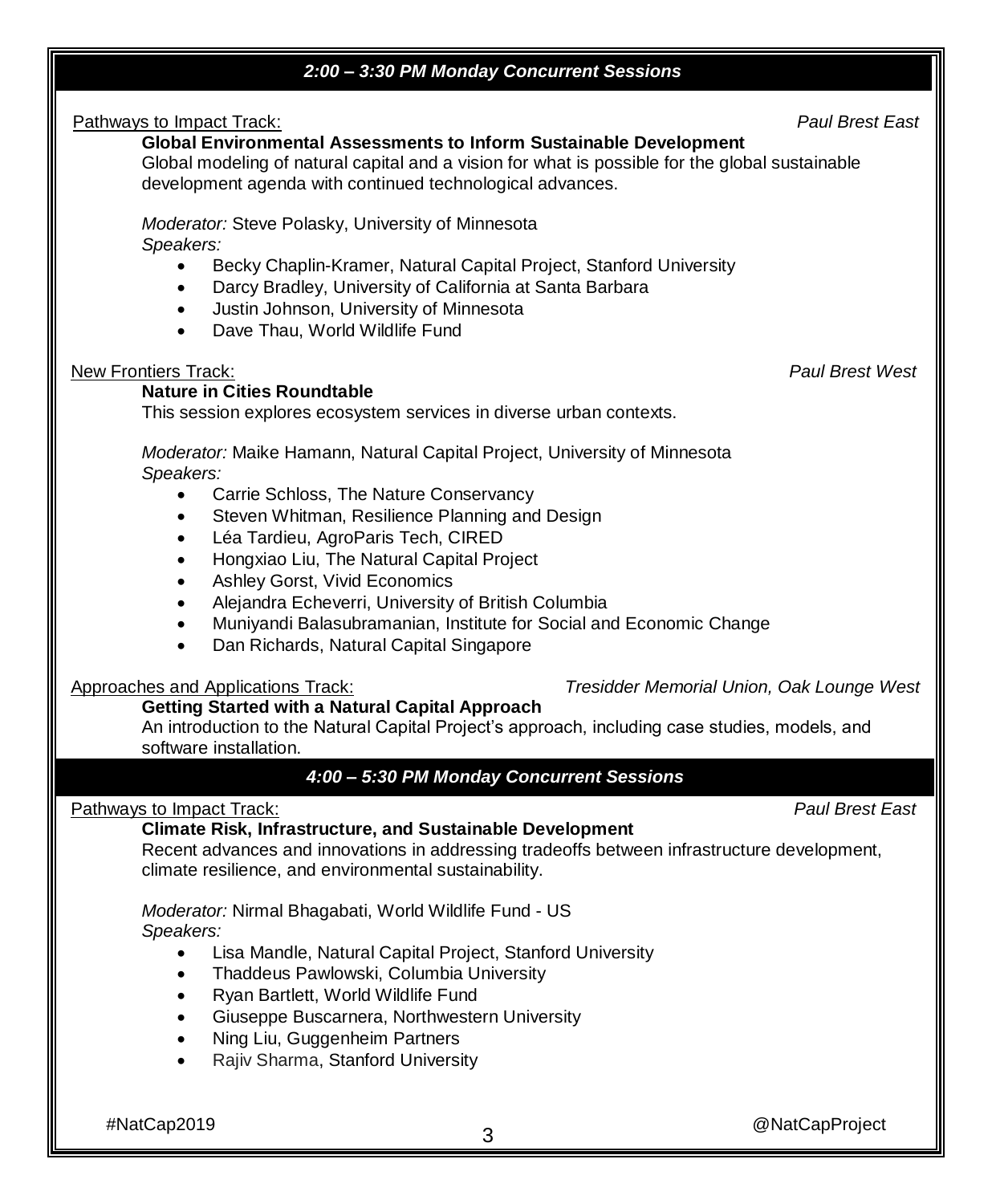#NatCap2019 @NatCapProject <sup>4</sup>

### New Frontiers Track: *Paul Brest West*

#### **Planning the Urban Ecosystem**

Presentations and interactive debate on planning and assessment of sustainable cities and thriving urban ecosystems.

*Moderator:* Roy Remme, Natural Capital Project, Stanford University *Speakers:*

- Catherine Martineau, Canopy
- Baolong Han, Chinese Academy of Sciences
- Raffaele Lafortezza, University of Hong Kong
- Eric Lonsdorf, University of Minnesota
- Davide Geneletti, University of Trento

**Getting Started with a Natural Capital Approach**  *Continues from 2:30 PM.* An introduction to the Natural Capital Project's approach, including case studies, models, and software installation.

#### *End of Monday Concurrent Sessions*

### *5:30 – 7:30 PM* **Poster Session and Happy Hour**

# **Tuesday, March 19**

#### *8:00 – 8:45 AM*

#### **Coffeehouse Chat: Poems about People & Nature** *Paul Brest West*

We invite you join us to share a poem that speaks to you or just come and listen. To quote Rita Dove, "Poetry is language at its most distilled and most powerful."

*Host:* Anne Guerry, Natural Capital Project, Stanford University

### *8:45 – 9:00 AM* **Registration** *Paul Brest Hall Lobby*

*9:00 – 10:30 AM Tuesday Concurrent Sessions*

#### Pathways to Impact Track: *Paul Brest East*

**Eye on Latin America I: Success Stories for Ecosystem Services in Policy and Practice** *Vision Sobre America Latina I: Historias de éxito sobre servicios ecosistémicos en políticas públicas y practices*

Case studies of ecosystem services to improve the well-being of natural systems and human communities in Latin America (Spanish-English with simultaneous translation).

*Estudios de casos sobre servicios ecosistémicos para mejorar el bienestar de los sistemas naturales y las comunidades humanas en América Latina (traducción simultánea español-inglés).*

*Moderator:* Luis Fernandez, Cincia, Peru *Speakers:*

- Marcelo Guevara, Natural Capital Project, Stanford University
- Armando Muñante, SUNASS, Peru
- Marta Torres, Cincia, Peru
- Nigel Asquith, Fundacion Natura, Bolivia

Approaches and Applications Track: *Tresidder Memorial Union, Oak Lounge West*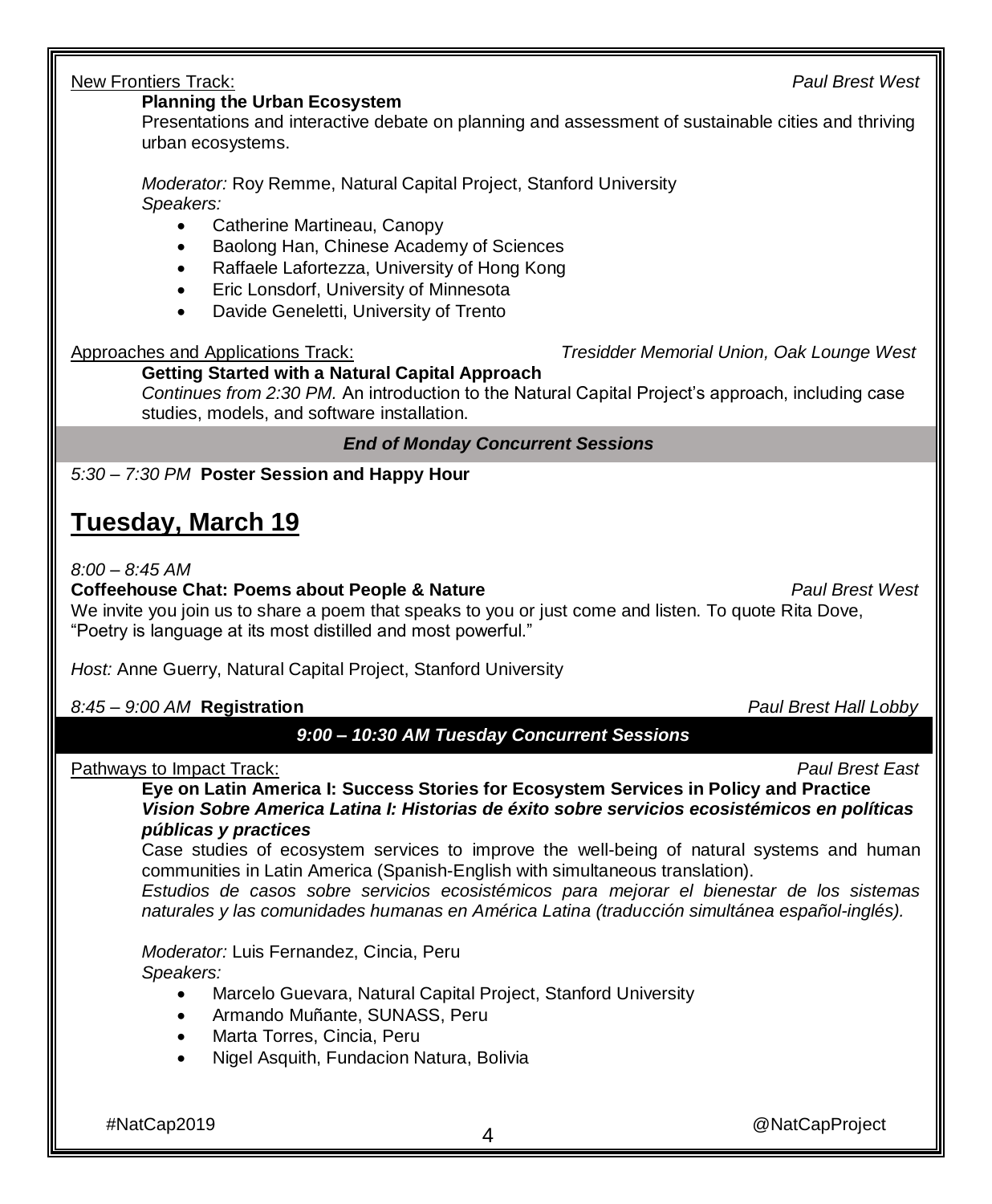#### New Frontiers Track: *Paul Brest West*

#### **Sustainable Development Roundtable: Equity & Ecosystem Services**

Participants from around the world will share information and approaches to using applications to integrate natural capital in development planning in sustainable and equitable ways.

*Moderator:* Kelly Meza Prado, Natural Capital Project, University of Minnesota *Speakers:* 

- Jessie Martin, Earth Economics
- Adeniran Akanni, Ministry of Environment, Nigeria
- Leah Bremer, University of Hawaiʻi at Mānoa
- Guillaume Peterson, University of British Columbia, Faculty of Forestry
- Maíra Ometto Bezerra, Conservation International
- Isabel Guerrero, Oregon State University
- Pavit Ramachandran, Asia Development Bank

#### Approaches and Applications Track (2 sessions):

**Technology for Ecosystem Service Applications** *Tresidder, Oak Lounge West* Highlighting novel uses of technological advances to monitor and model biodiversity and ecosystem services.

#### *Moderator:* Stefano Ermon, Stanford University *Speakers:*

- Rebecca Chaplin-Kramer, Natural Capital Project, Stanford University & Univ of Minnesota
- Christopher Anderson, Stanford University
- Jeffrey Smith, Stanford University
- Lisa Mandle, Natural Capital Project, Stanford University

## **Hands-on InVEST: Coastal Resilience Modeling** *Jacobsen-Sorensen Hall 123*

A brief introduction to marine and coastal models in InVEST, followed by in-depth work with the Coastal Vulnerability model.

### *11:00 AM – 12:30 PM Tuesday Concurrent Sessions*

Pathways to Impact Track: *Paul Brest East*

**Eye on Latin America II: Linking land use and vector-borne disease**

*Vision Sobre America Latina II: Avances en el uso de la tierra y vectores de enfermedades* Investigating the evidence for linkages between land use change and vector-borne disease in Latin America, and the role for natural capital-based solutions.

*Moderators:* Lisa Mandle, Natural Capital Project, Stanford University & Erin Mordecai, Stanford **University** 

*Speakers:*

- Anna Stewart-Ibarra, SUNY Upstate Medical University
- Mattias Piaggio, CATIE, Costa Rica
- Willy Lescano, Universidad Peruana Cayetano Heredia
- Marissa Childs, Stanford University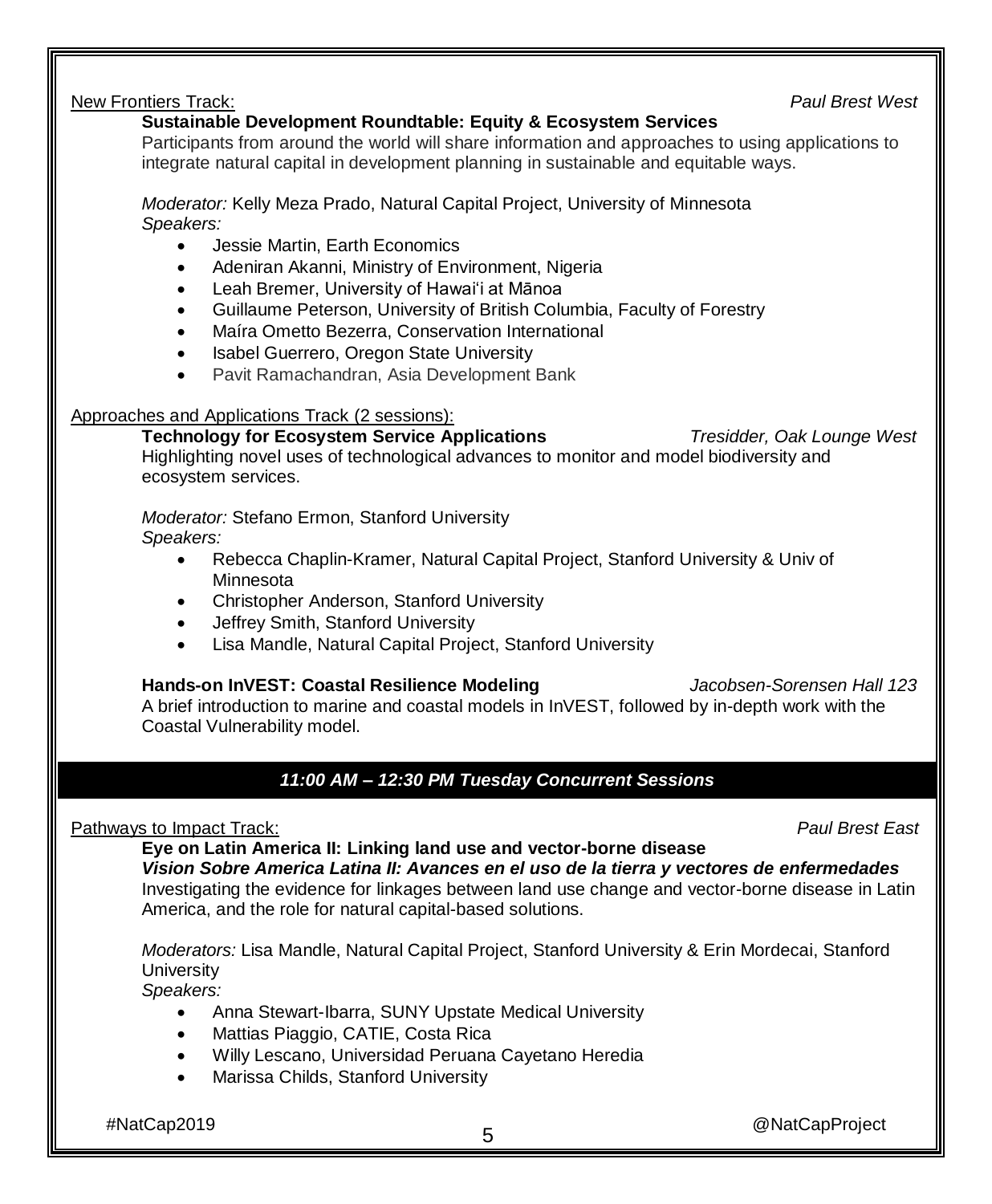## New Frontiers Track: *Paul Brest West* **Filling the Conservation Finance Gap: Where are the Opportunities?**  This panel will discuss the successes and limitations to the current conservation finance landscape as well as practical recommendations that can help turn the tide. *Moderator:* Marilyn Waite, Program Officer: Climate & Clean Energy Finance at William & Flora Hewlett Foundation *Speakers:*  • Mike Korchinsky, WildlifeWorks • Greg Watson, Inter-American Development Bank • Jennifer Morris, Conservation International • Douglas Eger, The Intrinsic Value Exchange

#### Approaches and Applications Track (2 sessions):

**Natural Capital Investment to Support Green Growth** *Tresidder Oak Lounge West* Exploring the implementation, innovation, and effectiveness of natural capital investment in China.

*Moderator:* Hua Zheng, Chinese Academy of Sciences *Speakers:* 

- Lingqiao Kong, Chinese Academy of Sciences
- Fei Lu, Chinese Academy of Sciences
- Ruonan Li, Chinese Academy of Sciences
- Cong Li, Xi'an Jiaotong University

#### **Hands-on InVEST: Coastal Resilience Modeling** *Jacobsen-Sorensen Hall 123*

Continued from 9AM. A brief introduction to marine and coastal models in InVEST, followed by indepth work with the Coastal Vulnerability model.

### *12:30 – 1:30 PM* **LUNCH** *Rehnquist Courtyard*

### *End of Tuesday Concurrent Sessions, Begin Plenary*

*1:30 – 2:45 PM Paul Brest Hall*

**Plenary: Promoting Green, Inclusive Growth Through Multilateral Development Institutions** Multilateral Development Banks and development agencies hold huge potential to promote inclusive and sustainable growth, fight poverty and inequality, and protect the planet. We will discuss opportunities to

amplify approaches for including the values of natural capital in their policies and investments, including harnessing new technologies and data science in easy-to-use tools, standard frameworks and guidance for assessment of green infrastructure, and building capacity among leaders to mainstream these approaches.

*Moderator:* Mary Ruckelshaus, Managing Director, Natural Capital Project, Stanford University *Speakers:* 

- Greg Watson, Lead Specialist, Natural Capital Lab, Climate Change and Sustainable Development Department, Inter-American Development Bank
- Zhang Qingfeng, Director, Environment, Natural Resources, and Agriculture Division, East Asia Regional Department, Asian Development Bank
- Carter Brandon, World Resources Institute, Senior Distinguished Fellow, and outgoing Global Lead Economist, World Bank
- Alessandra Alfieri, Chief, Environmental Economic Accounts Section, Statistics Division, Department of Economic and Social Affairs, United Nations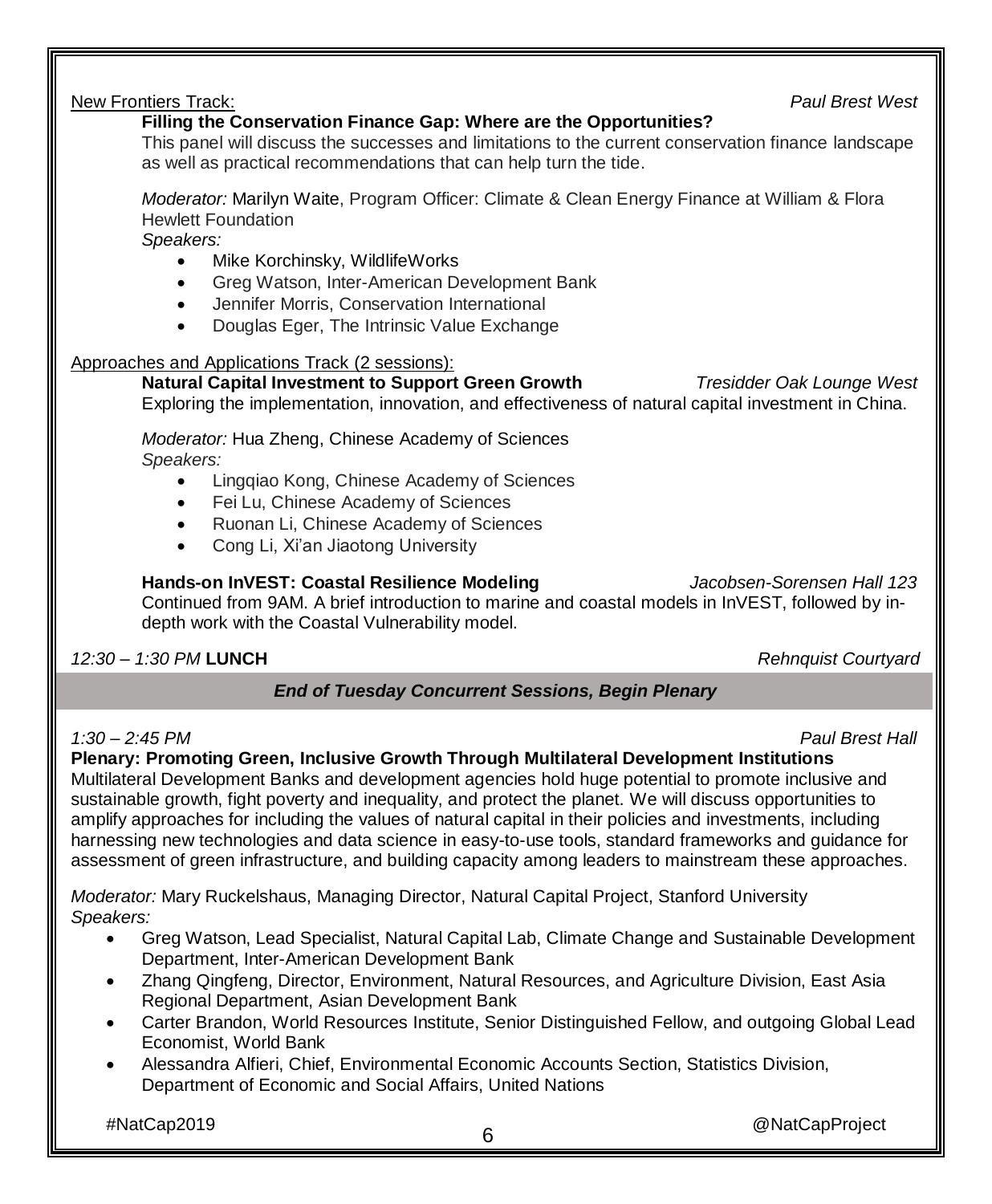| financing for integrated planning and management of watersheds in the Andes to Amazon region of Latin<br>America. A distinguished panel of experts will discuss the driving forces behind recent policy advances, as<br>well as the growing challenges in a time of rapid political and social change.<br>Esta sesión demostrará los avances increíbles que se han realizado en los años recientes en políticas y<br>financiamiento para el manejo y planificación integral de cuencas desde los Andes hasta la Amazonía en<br>América Latina. Un panel de expertos distinguidos dialogará sobre las fuerzas detrás los avances políticos,<br>asi como los retos crecientes en una época de cambio político y social. |                          |
|-----------------------------------------------------------------------------------------------------------------------------------------------------------------------------------------------------------------------------------------------------------------------------------------------------------------------------------------------------------------------------------------------------------------------------------------------------------------------------------------------------------------------------------------------------------------------------------------------------------------------------------------------------------------------------------------------------------------------|--------------------------|
| Speakers:<br>Adrian L. Vogl, Lead Scientist, Natural Capital Project, Stanford University<br>$\bullet$<br>Luis Fernandez, Executive Director, Center for Amazonian Scientific Innovation-CINCIA and<br>$\bullet$<br>Research Professor of Biology, Wake Forest University<br>Marta Echavarria, Director, EcoDecisión<br>$\bullet$                                                                                                                                                                                                                                                                                                                                                                                     |                          |
| $7:30 - 8:30$ PM<br>Special Event: Spotlight on Latin America & Dessert Reception                                                                                                                                                                                                                                                                                                                                                                                                                                                                                                                                                                                                                                     | <b>Bing Concert Hall</b> |
| <b>Wednesday, March 20</b>                                                                                                                                                                                                                                                                                                                                                                                                                                                                                                                                                                                                                                                                                            |                          |
| $8:00 - 8:45 AM$<br>Coffeehouse Chat: Transformation to an Ecological Civilization in China<br>Zhiyun Ouyang and Shuzhuo Li in conversation with Gretchen Daily                                                                                                                                                                                                                                                                                                                                                                                                                                                                                                                                                       | <b>Paul Brest Hall</b>   |
| 8:45 - 9:00 AM Registration                                                                                                                                                                                                                                                                                                                                                                                                                                                                                                                                                                                                                                                                                           | Paul Brest Hall Lobby    |
| $9:00 - 9:40$ AM<br>Paul Brest Hall<br>Keynote: Mark Tercek, President & CEO of The Nature Conservancy<br>Mark Tercek is CEO of The Nature Conservancy, the world's largest conservation organization. He is the co-<br>author of the Washington Post and Publisher's Weekly bestselling book Nature's Fortune: How Business<br>and Society Thrive by Investing in Nature. In his remarks he will explore why TNC is working in cities, how<br>his organization is working to accomplish audacious goals in cities and beyond, and share some thoughts on<br>lessons learned over the course of leading the world's largest conservation organization.                                                                |                          |
| Moderator: Gretchen Daily, Faculty Director, Natural Capital Project, Stanford University                                                                                                                                                                                                                                                                                                                                                                                                                                                                                                                                                                                                                             |                          |
| $9:45 - 10:15$ AM<br>Keynote: Nik Sekhran, Chief Conservation Officer, World Wildlife Fund<br>Nik Sekhran, WWF's Chief Conservation Officer, has worked on the ground in over 45 countries in Africa,<br>Asia, Oceania, and Latin America. He came last year to WWF from his position as Director for Sustainable<br>Development at the United Nations Development Programme (UNDP), leading a team dedicated to<br>advancing the UN's Sustainable Development Goals. His talk will feature WWF's work on building a more<br>sustainable future for nature and people, including approaches to scale engagement around infrastructure<br>financing and development planning around the world.                         | Paul Brest Hall          |
| Moderator: Chris Field, Director, Woods Institute for the Environment, Stanford University                                                                                                                                                                                                                                                                                                                                                                                                                                                                                                                                                                                                                            |                          |

*3:00 – 4:15 PM Paul Brest Hall*

This session will showcase the incredible advances that have been made in recent years in policy and

**Plenary: Achievements and Challenges in a Changing Latin America**

*Logros y retos en una region cambiante*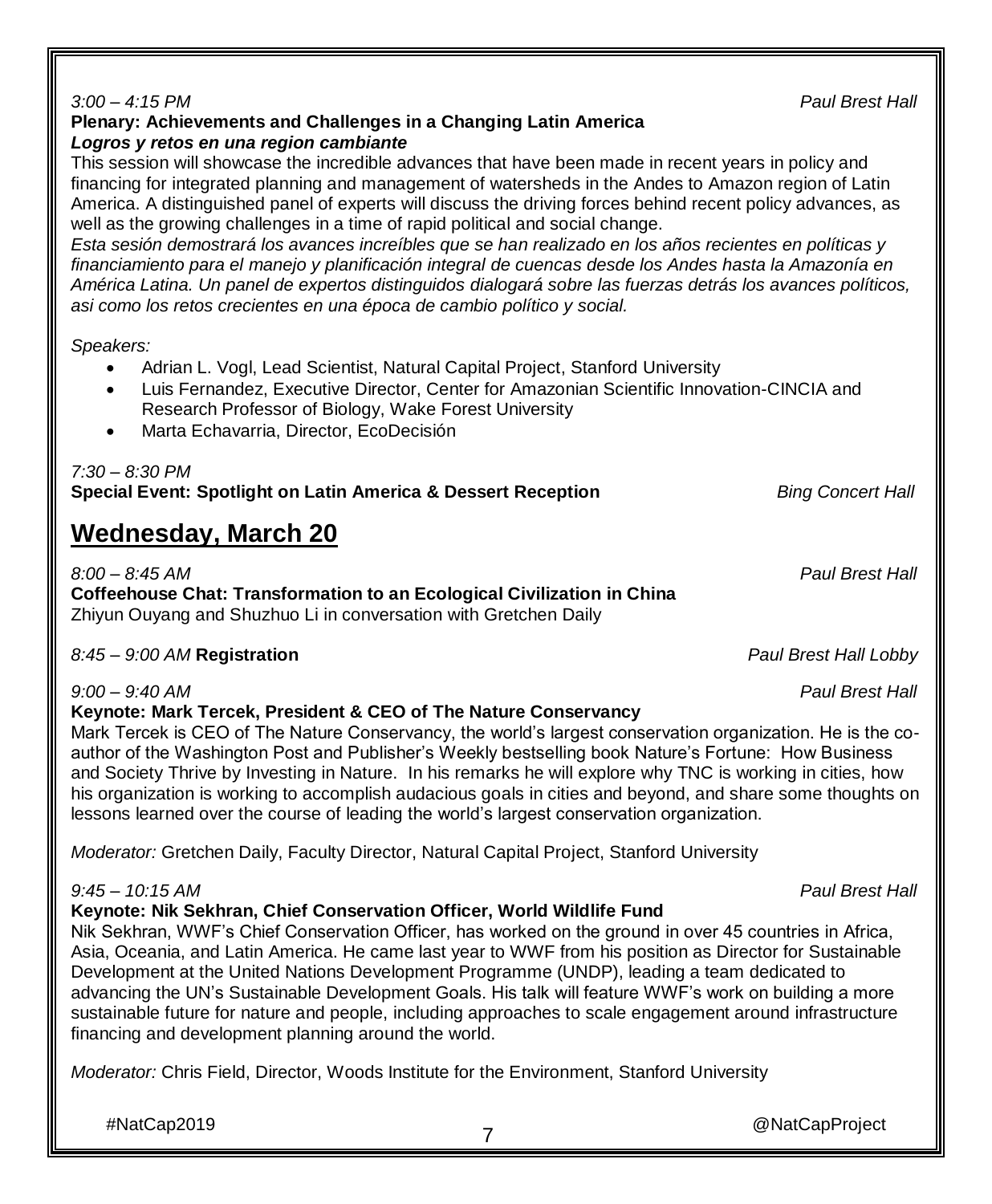#### *10:30 AM – 12:00 PM Wednesday Concurrent Sessions*

Pathways to Impact Track: *Paul Brest East*

#### **Ecosystem Services in the US Forest Service**

Highlighting the importance of ecosystem services in science, planning, and policy by the US Forest Service, from local to national scales.

*Moderator:* Tommie Herbert, US Forest Service *Speakers:*

- Greg Arthaud, US Forest Service
- Nikola Smith, US Forest Service
- Hugh Safford, US Forest Service and UC Davis
- Spencer Wood, University of Washington and Natural Capital Project
- Sherry Reckler, US Forest Service

#### New Frontiers Track: *Paul Brest West*

#### **Positive Futures for Transformative Change**

This session will explore the power of creating inspiring future visions to guide decision-making in the Anthropocene.

*Moderator:* Jan Kuiper, Natural Capital Project, Stockholm Resilience Center *Speakers:* 

- Heather Tallis, The Nature Conservancy
- Timon McPhearson, The New School
- David Iwaniec, Georgia State University
- Garry Peterson, Stockholm Resilience Center, Stockholm University
- Elena Bennett, McGill University
- Katherine Wyatt, Natural Capital Project, Stanford University

#### Approaches and Applications Track: *Tresidder Memorial Union, Oak Lounge West*

#### **Hands-on InVEST: Freshwater Modeling**

Sampler of the InVEST freshwater models - Nutrient, Sediment, Annual and Seasonal Water Yield, and hands-on time with one model.

### Special Topics Track: *Jacobsen-Sorensen Hall 123*

#### **Climate Resilience and Risk**

Speakers in this session will discuss documented climate impacts from global to local levels, and how they are playing out in community response through diverse approaches

*Moderator:* Mary Ruckelshaus, Managing Director, Natural Capital Project, Stanford University *Speakers:* 

- Peter Kareiva, UCLA Institute on the Environment and Sustainability
- Charlotte Weil, Natural Capital Project, Stanford University
- Carter Brandon, World Resources Institute

*12:00 – 1:00 PM* **LUNCH** *Rehnquist Courtyard*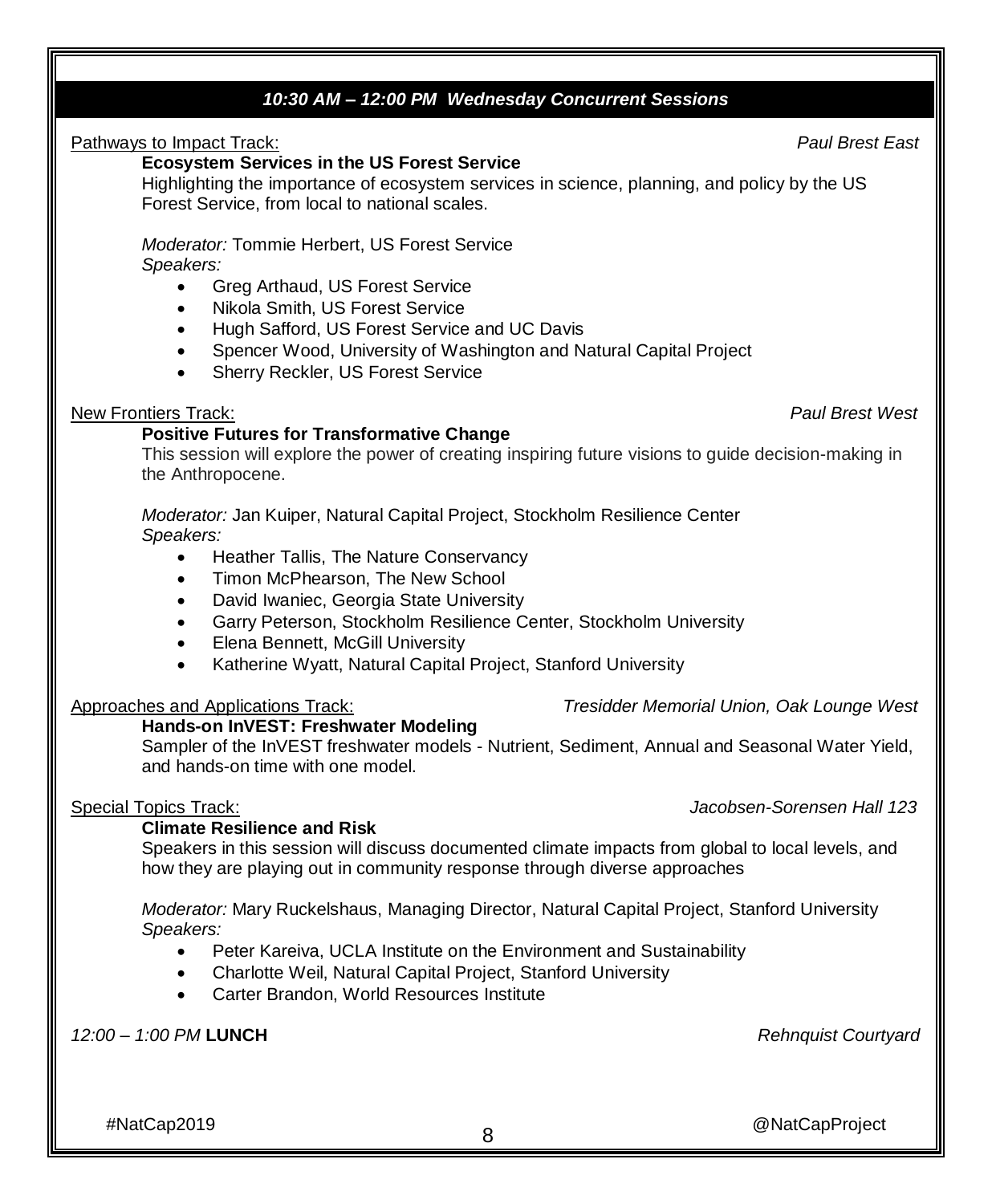#### *1:00 – 2:30 PM Wednesday Concurrent Sessions*

Pathways to Impact Track: *Paul Brest East*

#### **Urban Ecosystem Services**

Elevating the role of nature in cities to enhance global sustainability and people's health and wellbeing.

*Moderator:* Perrine Hamel, Natural Capital Project, Stanford University *Speakers:*

- Pascal Mittermaier, The Nature Conservancy
- Stuart Allen, Stuart Allen Art Services
- Maike Hamann, Natural Capital Project, University of Minnesota
- Dhaval Negandhi, The Nature Conservancy
- Tong Wu, Chinese Academy of Sciences

#### New Frontiers Track: *Paul Brest West*

#### **Building a Resilient Food System**

Do you eat food? Then you're part of the problem! Come find out how you can fix it.

*Moderator:* Becky Chaplin-Kramer, Natural Capital Project, Stanford University *Speakers:* 

- Ben Bryant, Natural Capital Project & Water in the West, Stanford University
- Charlotte Weil, Natural Capital Project, Stanford University
- Deborah Bossio, The Nature Conservancy
- Elena Bennett, McGill University

#### Approaches and Applications Track: *Tresidder Memorial Union, Oak Lounge West*

#### **Hands-on InVEST: Freshwater Modeling**

Continues from 10:30AM. Sampler of the InVEST freshwater models - Nutrient, Sediment, Annual and Seasonal Water Yield, and hands-on time with one model.

#### Special Topics Track: *Jacobsen-Sorensen Hall 123*

#### **Conservation Finance in US Forests**

This panel will discuss challenges facing working landscapes, both public and privately owned, and opportunities for private investment to play a role in scalable solutions

#### *Speakers:*

- Tommie Herbert, US Forest Service
- Kari Cohen, US Forest Service
- Zach Knight, Blue Forest Conservation
- Ricardo Bayon, Encourage Capital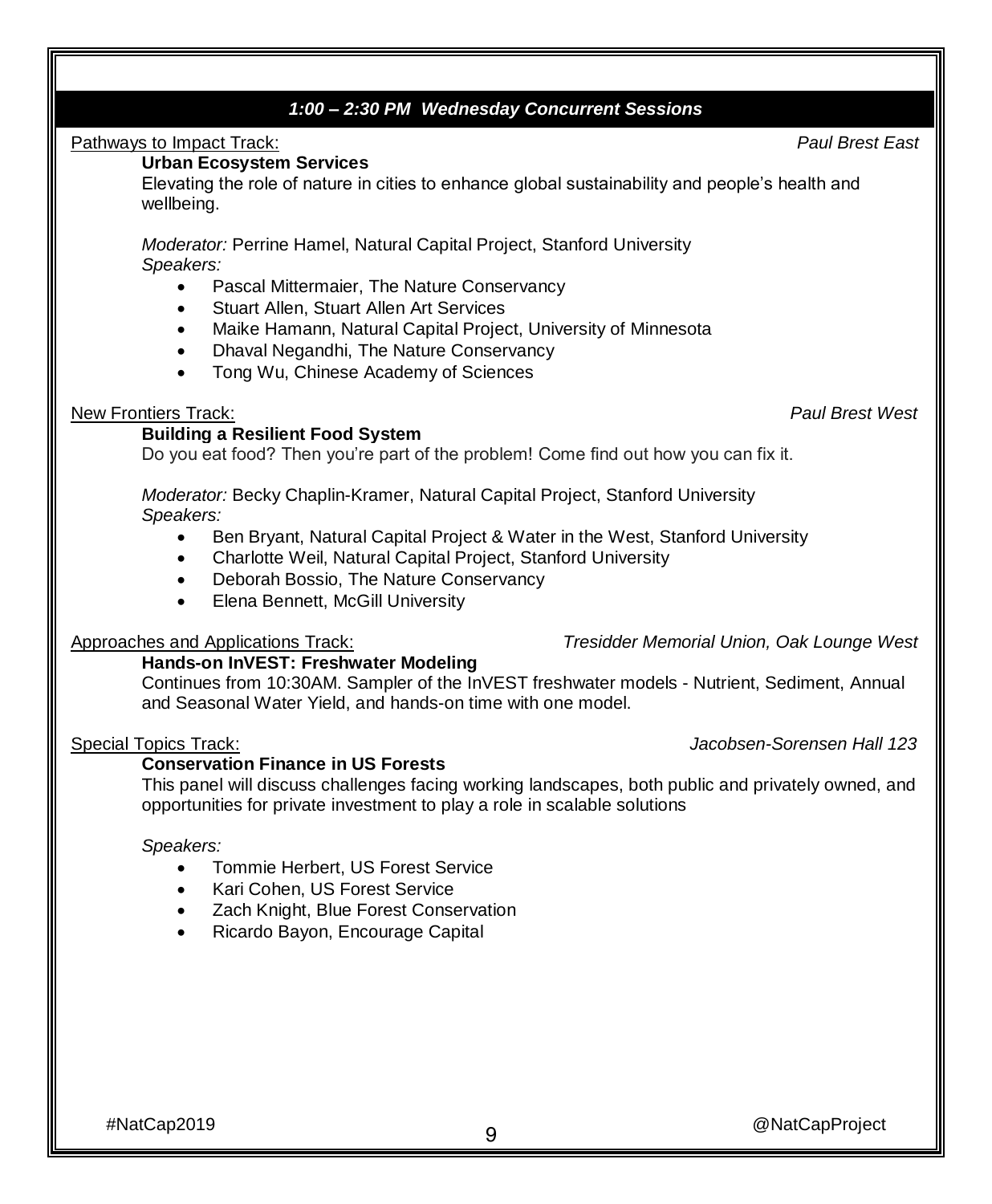# *3:00 – 4:30 PM Wednes day Concurrent Sessions*

#### Pathways to Impact Track: *Paul Brest East*

#### **San Francisco Bay Resilience**

Increasing coastal resilience in the face of sea-level rise by incorporating natural and nature-based solutions into adaptation planning in the San Francisco Bay Area.

*Moderator*: Jeff Koseff, Stanford University

*Discussant:* Steve Goldbeck, Bay Area Conservation and Development Commission *Speakers:*

- Katherine Wyatt, Natural Capital Project, Stanford University
- Heather Dennis, Bay Area Conservation and Development Commission
- Jeremy Lowe, San Francisco Estuary Institute
- Dave Pine, Supervisor, San Mateo County
- Anne Guerry, Natural Capital Project, Stanford University

#### New Frontiers Track: *Paul Brest West*

#### **Sustainable Development Lighting Talks**

This session features global stories of research and engagement that address the incorporation of natural capital into sustainable development planning.

*Moderator:* Chris Nootenboom, Natural Capital Project, University of Minnesota *Speakers:* 

- Nilanjan Ghosh, World Wildlife Fund, India
- Heru Komarudin, Center for International Forestry Research
- Leon Baruah, Viridian Logic
- Qing Yang, Beijing Normal University and University of South Florida
- Yu Miao, Tsinghua University
- Onil Banerjee, Inter-American Development Bank
- Martha Rogers, The Nature Conservancy
- Thomas Polzin, Dow Chemical

#### Approaches and Applications Track: *Tresidder, Oak Lounge West*

#### **Communicating and Visualizing Natural Capital**

Compelling, engaging and inspiring ways to communicate Natural Capital actions.

*Moderator:* Charlotte Weil, Natural Capital Project, Stanford University *Participants:* 

- Nicole Newnham, Awavena
- Jorge Caballero & Martin Picalla, Cincia (Centro de Innovación Científica Amazónica)
- Ahmed Ahres, Sami Ben Hassen, Harshdeep, & David Malmström, Swiss Institute of **Technology**
- Joanna Lin, Natural Capital Project, Stanford University
- Stace Maples & Hannah Wild, Stanford Geospatial Center
- Günes Yurdakul & Cyril van Schreven, Swiss Institute of Technology
- Stephen Standridge, Form is Function
- Anna Muller Queiroz, Stanford University
- Marcelo Guevara, Natural Capital Project, Stanford University
- Katie McCutcheon, Interactive Painter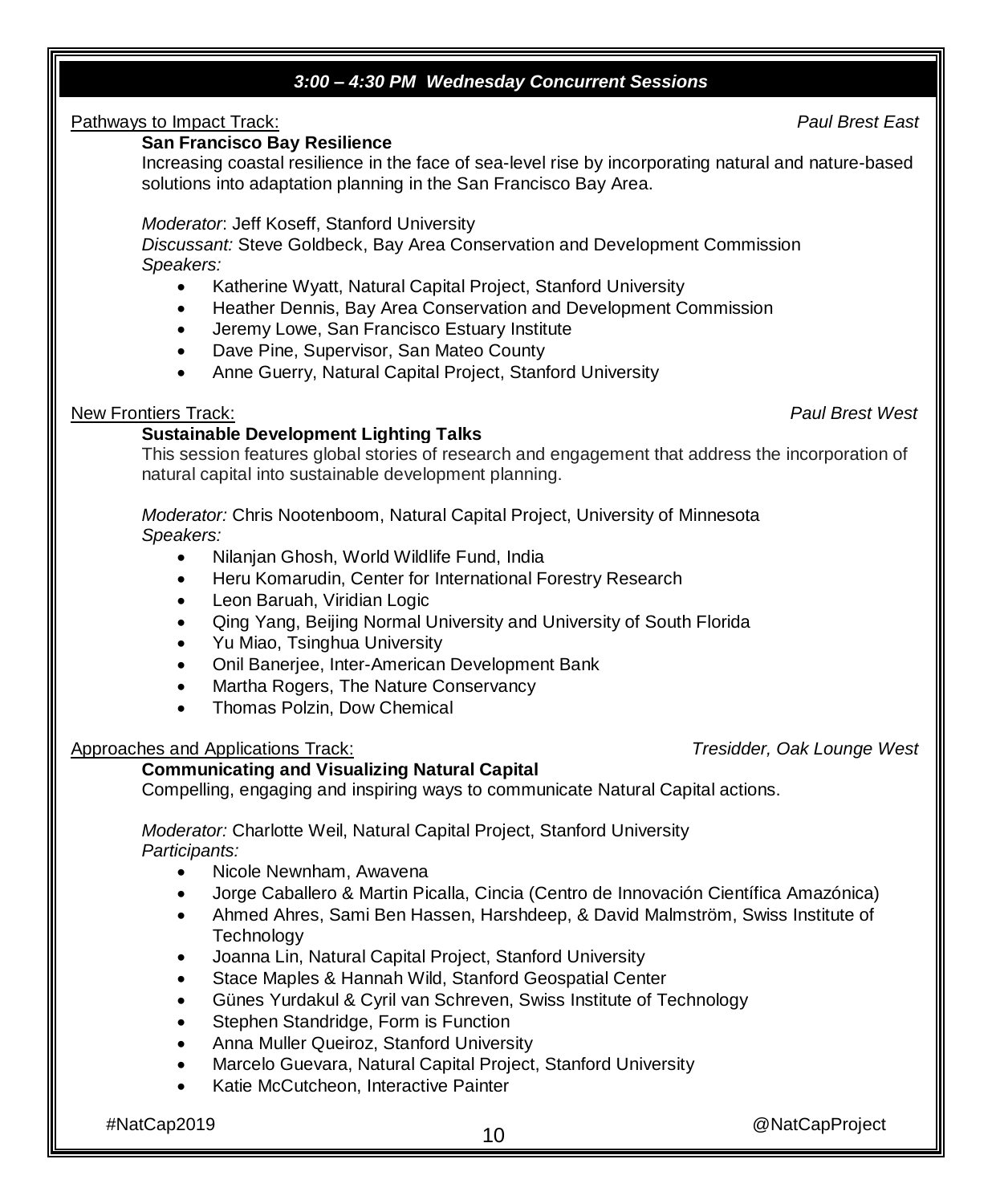#### Special Topics Track: *Jacobsen-Sorensen Hall 123*

#### **InVEST in practice: Case Studies from Around the World**

This session features a diverse set of case studies where InVEST was used to answer questions related to land use change, economic valuation of natural areas, inclusion of ES in watershed management, and more.

*Moderator:* Nirmal Bhagabati, World Wildlife Fund - US *Speakers:* 

- Marcello Hernandez-Blanco, Australian National University
- Kwadwo Kyenkyehene Kusi, Mohammed V University of Rabat
- Muniyandi Balasubramania, Institute for Social and Economic Change
- Tiantian Ma, Beijing Normal University
- Joan U. Ureta, Clemson University
- Lucas Clay, Clemson University
- Deissy Andrea Arango Gonzalez, The Nature Conservancy

#### *End of Wednesday Concurrent Sessions, Rejoin Plenary*

#### *5:00 – 5:45 PM Paul Brest Hall*

#### **Boething Lecture: Laura Huffman, Director of The Nature Conservancy of Texas**

The Natural Capital Project is honored to welcome the Boething Lecture to our 2019 Symposium. The Boething Lecture Series, in honor of John and Susan Boething, addresses forests and the human predicament. Laura Huffman, Texas Regional Director of The Nature Conservancy, will give this year's Boething Lecture entitled, "All people, all in: Leading the charge for a livable planet."

*Moderators:* Paul Ehrlich and Gretchen Daily, Stanford University

*5:45 – 6:15 PM* **Keynote & Boething Reception** 

# **Thursday, March 21**

### *Concurrent Sessions All Day*

### *9:00 – 10:30 AM 9:00 - 10:30 AM Thursday Concurrent Sessions*

#### **NatCap Office Hours/Sandbox** *Jacobsen-Sorensen Hall 138*

This session offers drop-in help from Natural Capital Project staff where you can get one-on-one technical support with a project you've already started, brainstorm on a project you're thinking about, learn more about a NatCap tool, or get InVEST set up on your own computer. The session will be staffed by NatCap analysts and software developers with expertise that spans both terrestrial and coastal systems.

#### **Learn through play: Trade-Off! Roads to Resilient Future** *Paul Brest East*

We will explore the natural capital approach through a hands-on board game called Trade-Off! Roads to a Resilient Future. In the second half of the session, we will discuss the game, and explore other ways to teach the natural capital approach in a fun, interactive setting.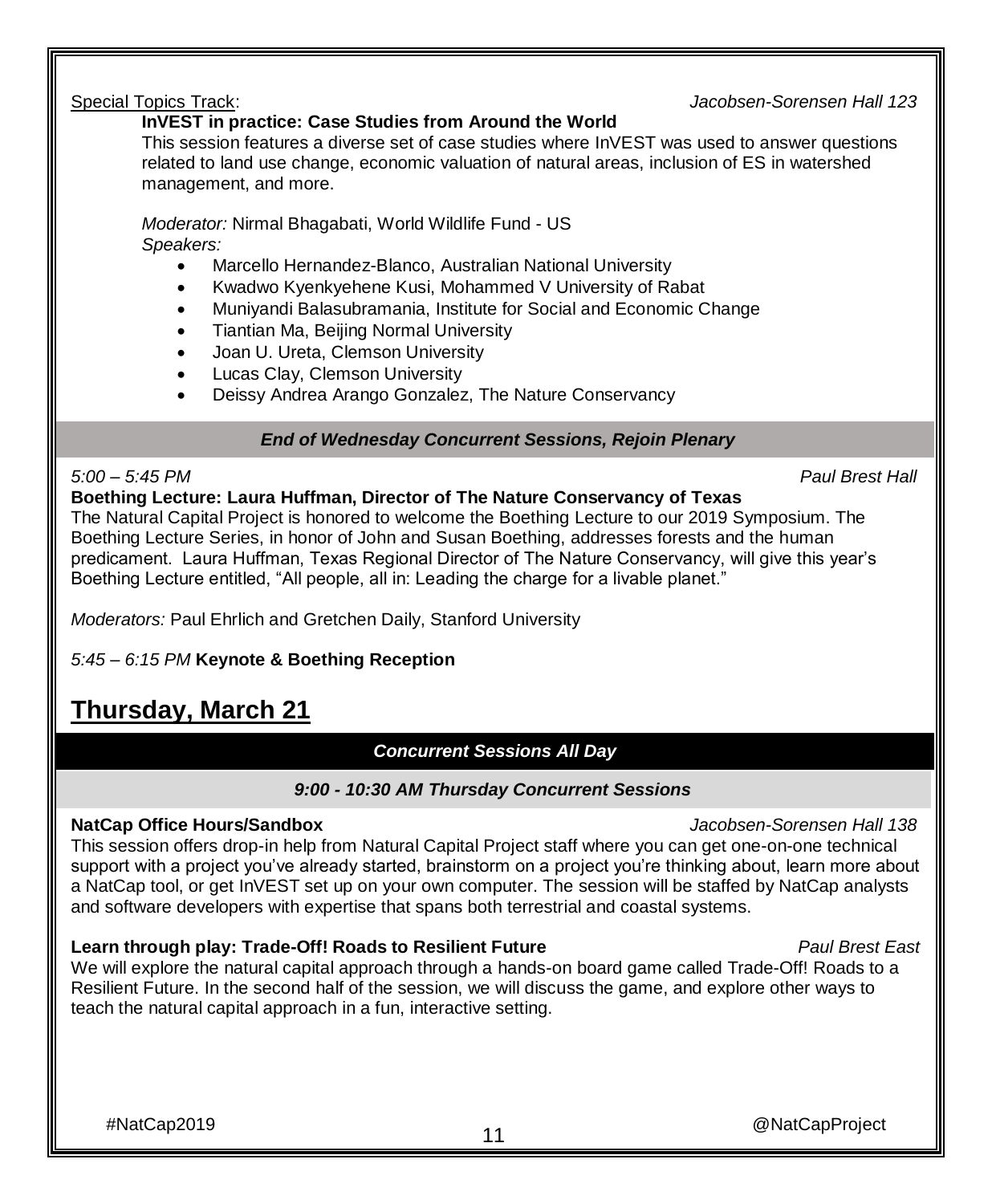#### *9:00 - 10:30 AM Thursday Concurrent Sessions (continued)*

#### **Google Earth Engine 101A: Introduction to Earth Engine for Beginners, Part A**

*HANA Immersive Visualization Environment (HIVE), Huang Engineering Building: 475 Via Ortega, Basement*

Meet Earth Engine! Google Earth Engine combines a multi-petabyte catalog of satellite imagery and geospatial datasets with planetary-scale analysis capabilities and makes it available for scientists, researchers, and developers to detect changes, map trends, and quantify differences on the Earth's surface. The Earth Engine API (application programming interface) provides the ability to create your own algorithms to process raster and vector imagery. This session is geared toward people who would like to analyze satellite and vector data. The session will be hands-on, using the Earth Engine Javascript code editor. The first part of the class will focus on accessing imagery, creating composites, and running analyses over stacks of images. The second half will focus on computing statistics on imagery, creating charts and exporting the results of your analyses.

**Hoover Tower Tour** *Meet in Munger Lobby*

Tour the historic Hoover Tower, witness the vast landscape of Stanford University and explore the archive collection founded by Herbert Hoover before he became President of the United States.

### *11:00 AM – 12:30 PM 11:00 AM - 12:30 PM Thursday Concurrent Sessions*

#### **NatCap Office Hours/Sandbox** (continued)*Jacobsen-Sorensen Hall 138*

This session offers drop-in help from Natural Capital Project staff where you can get one-on-one technical support with a project you've already started, brainstorm on a project you're thinking about, learn more about a NatCap tool, or get InVEST set up on your own computer. The session will be staffed by NatCap analysts and software developers with expertise that spans both terrestrial and coastal systems.

**Learn through play: Trade-Off! Roads to Resilient Future** (continued) *Paul Brest East* We will explore the natural capital approach through a hands-on board game called Trade-Off! Roads to a Resilient Future. In the second half of the session, we will discuss the game, and explore other ways to teach the natural capital approach in a fun, interactive setting.

**Google Earth Engine 101A: Introduction to Earth Engine for beginners, part A** (continued) *HANA Immersive Visualization Environment (HIVE), Huang Engineering Building: 475 Via Ortega, Basement Continues from 9:00 AM.* See description above.

### **Hoover Tower Tour** *Meet in Munger Lobby*

Tour the historic Hoover Tower, witness the vast landscape of Stanford University and explore the archive collection founded by Herbert Hoover before he became President of the United States.

*12:30 – 1:30 PM* **LUNCH** *Rehnquist Courtyard*